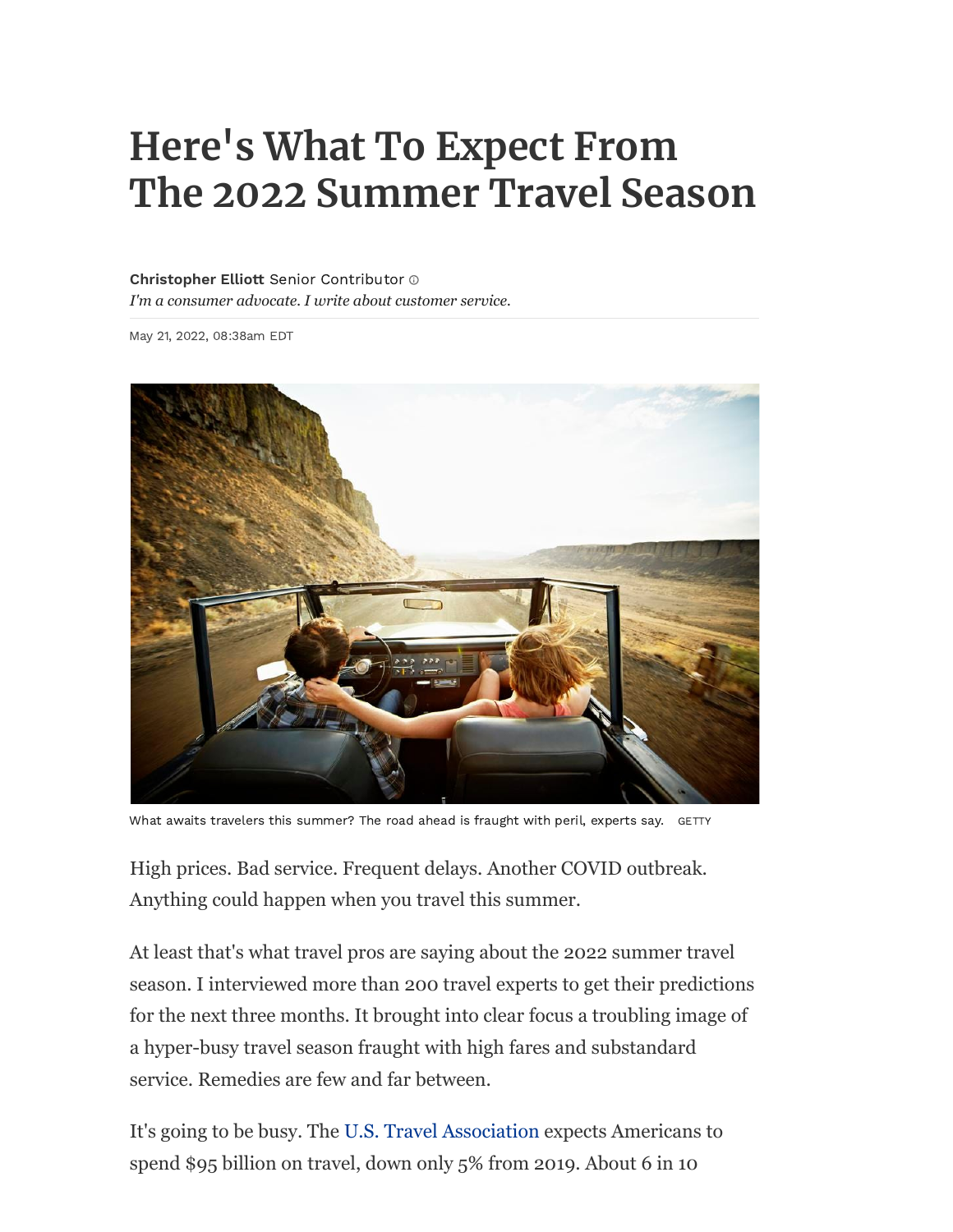Americans are taking at least one summer trip. Of those planning vacations, despite higher gas prices, 35% expect to travel more this summer than last.

So what should you expect this summer travel season?

- The travel world has changed during the pandemic. It's less predictable, and service levels will be lower. Plus, Covid is still here, and cases are rising in some cities.
- You'll pay more and you'll get less, experts say.
- Travel pros say you have to guard against scams and depleted or nonexistent inventory problems this summer.

There are a few ways to protect yourself from what is to come. I'll get to those in a moment.

### **How has travel changed? And what does it mean for this summer?**

Experts say the world of travel is turned upside down.

**Yes, it's going to be bad.** "Lower your expectations," says Diane Gottsman, an etiquette expert who runs [The Protocol School of Texas.](https://protocolschooloftexas.com/) "We know what is coming, and we know what to expect." That's right: recordhigh prices, record low service levels. You've been warned.

**Covid is still here.** That's obvious, but travelers don't realize how *here* it really is. As of now, you still have to get tested to return to the U.S. by air. In a recent survey conducted by [Seven Corners](https://www.sevencorners.com/), only 13% of those planning to travel internationally said their biggest concern is getting stuck in another country if they test positive for Covid. "Masking may still be required or become mandatory if the destination or cruise ship experiences an uptick or outbreak of Covid-19," warns Danielle Peterson, a travel advisor with [Cruise Planners](http://cruiseplanners.com/).

**You're traveling in a different world — and not in a good way.** The pandemic changed everything. Add economic uncertainty and a few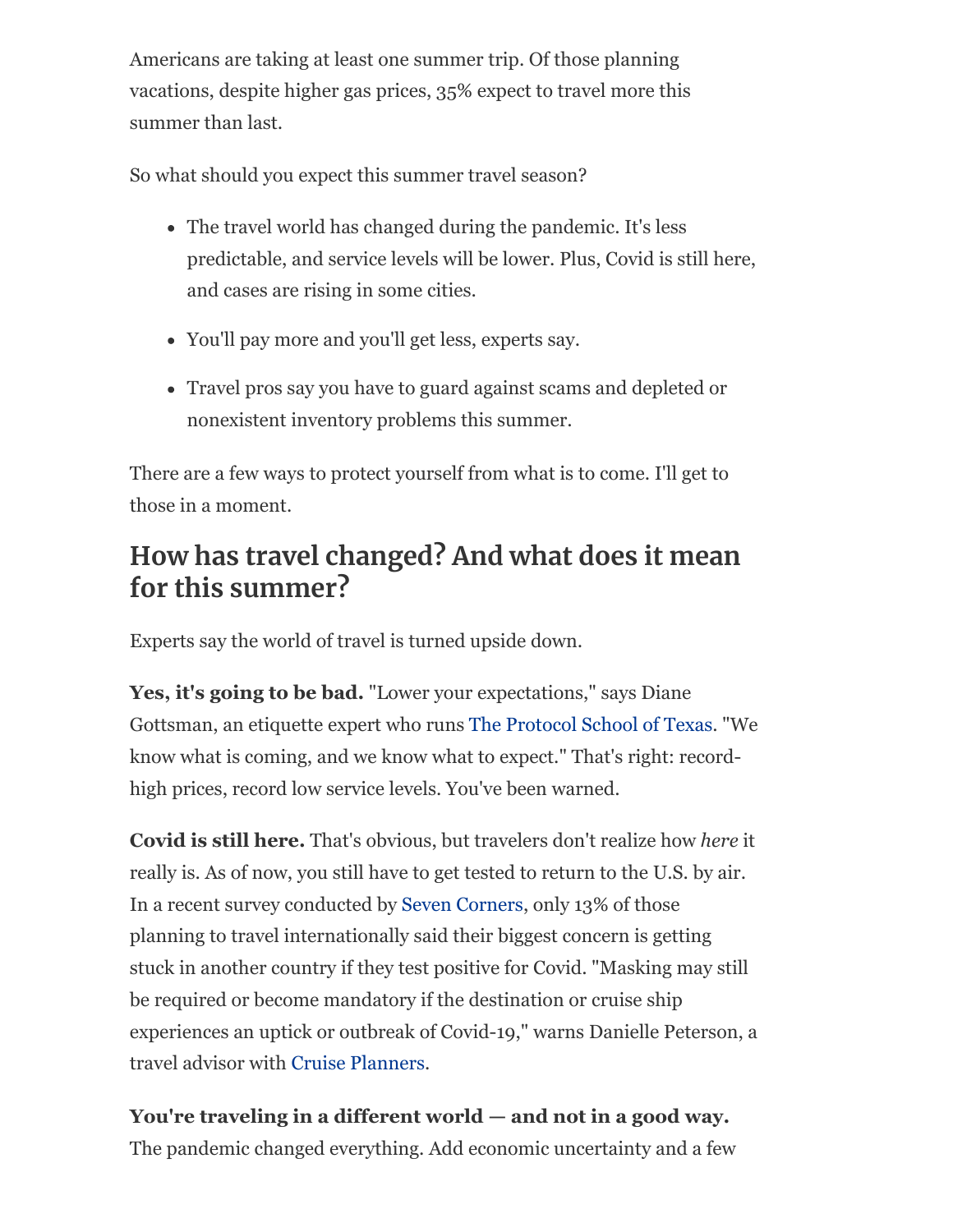wars to the equation, and you have to rethink your travel. "Given the volatility in the world right now, travelers need to be prepared to leave wherever they are quickly," says Dan Richards, CEO of [Global Rescue,](https://www.globalrescue.com/) a travel risk management service provider. Where are the hotspots? This summer, he's worried about Eastern Europe, South America and North Africa. But that could change at a moment's notice.

## **What will the travel experience be like in the summer of 2022?**

On this point, experts are unanimous. You'll pay more and you'll get less. But how much less?

**It's a sold-out summer.** And that makes planning more important than ever, says Julie Ann Hargett, owner of [H. Luxury Travel.](http://hluxurytravel.com/) "Planning ahead is key to optimizing your budget," she says. "Pre-covid this was never really an issue. Sure, you may have paid a little more, but nothing like the sold-out situations we are hearing now. I have suppliers who are not even taking requests until September, that is how backed up they are. Do not expect a last-minute deal; they do not exist right now."

**Expect delays.** That's Bill Miller's take on the summer of 2022. "Be prepared for a disruption," says Miller, the chief sales and marketing officer for medical transport and travel security program [Medjet.](https://medjetassist.com/) "My family and I have taken quite a few flights over the last month, and there have been mild to severe levels of disruption. We've all seen consistent delays on almost all airlines."

**Staffing shortages could affect your vacation.** Many travel companies eliminated staff during the pandemic. They may not have rehired enough employees to meet demand. "I hope that the airlines have planned for this," says Laura Einsetler, a [commercial airline pilot](http://www.captainlaura.com/). "But I am honestly concerned about it being a mess this summer travel season."

**The supply chain disruption will ding more than your travel.** The worldwide supply chain challenges will translate into higher prices and decreased selection. "This includes everything from sunscreen to the cost of food," says Narendra Khatri, principal at [Insubuy](https://www.insubuy.com/), a travel insurance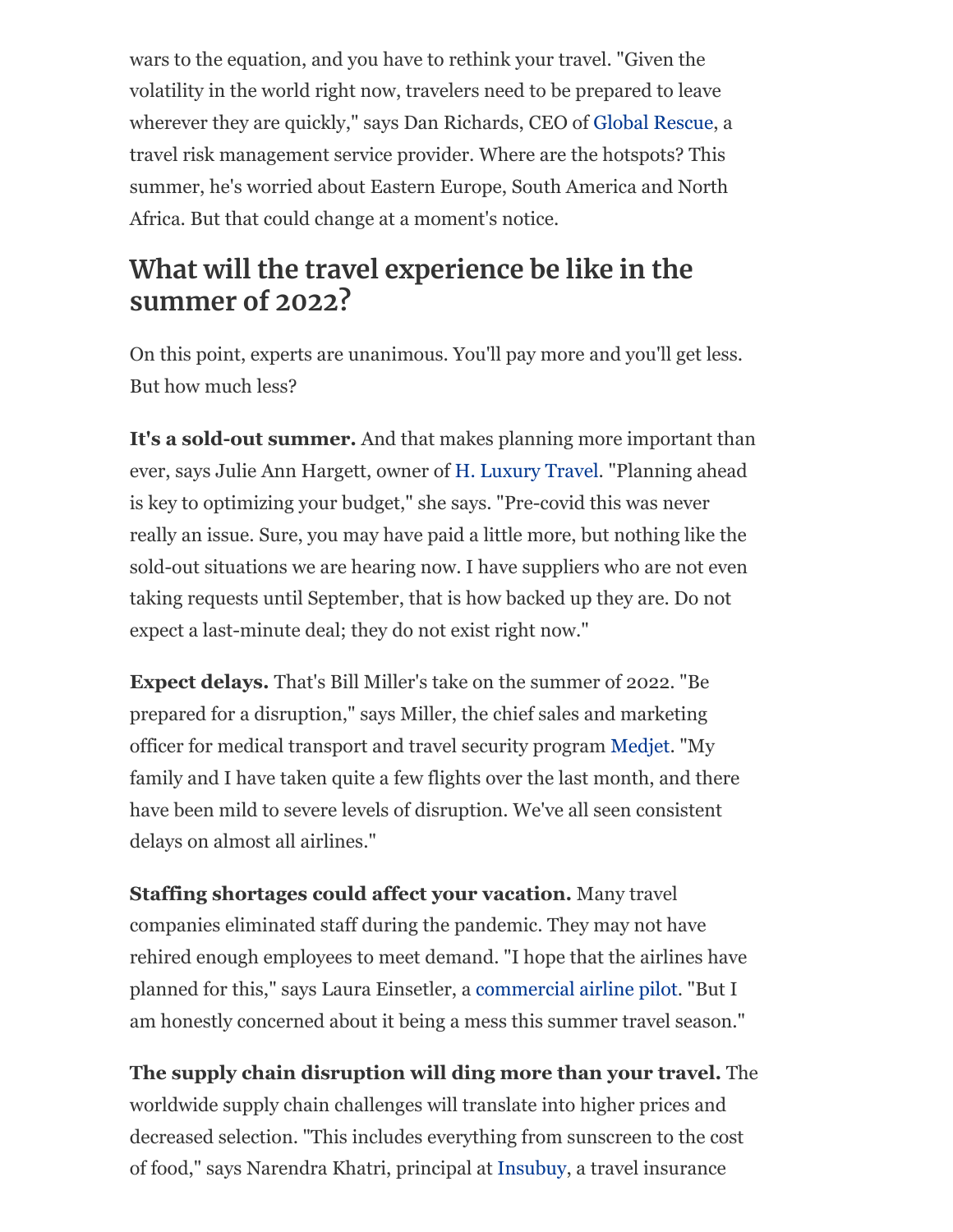company. "Add an extra buffer to your travel budget to account for increased costs on meals, souvenirs, phone charging cables, and all the things people tend to forget to pack when they leave for a trip. And don't expect the same variety and prices as when you traveled pre-pandemic."

### **What kind of strategies should you use to improve the summer travel experience?**

Travel pros say you have to be on your guard against higher prices, depleted inventory and scams — now more than ever.

**It'll cost more than you think.** Experts say your 2022 summer vacation could cost between 25% and 50% more than last summer's vacation. "At the end of planning your trip, ensure that you have enough travel money left over per day to be flexible and enjoy a more stress-free experience," Carol Mueller, [Berkshire Hathaway Travel Protection's](https://www.bhtp.com/) vice president for strategic marketing and engagement.

**You can't start too early.** You know the advice about getting to the airport two hours early for a domestic flight and three hours for an international flight? Experts say you'll want to start even earlier this summer. "If you live close to the airport, consider checking your bag the night before you fly," says Daniel Green, chief technology officer at travel insurance startup [Faye](https://www.withfaye.com/). "Some airports are allowing this. Look into this so you have one less thing to worry about the day of travel."

**There are more scams and swindles out there.** Robert Siciliano, a security expert with [ProtectNowLLC.com](https://protectnowllc.com/), has seen more types of swindles and increased violence against travelers. But the worst is the ATM skimming device. "Skimmer scammers affix a facade over the card slot on an ATM or on a point-of-sale at checkout," he says. "Pay attention to your statements and set up push notifications via text and email."

**Be prepared for anything.** "Travelers should continue to pack their patience, be flexible and prepared for anything this summer," says Jessica O'Riley, a spokeswoman for [Travel Iowa](https://www.traveliowa.com/). "While travelers seem to be ready and raring to go, many hospitality locations may still be